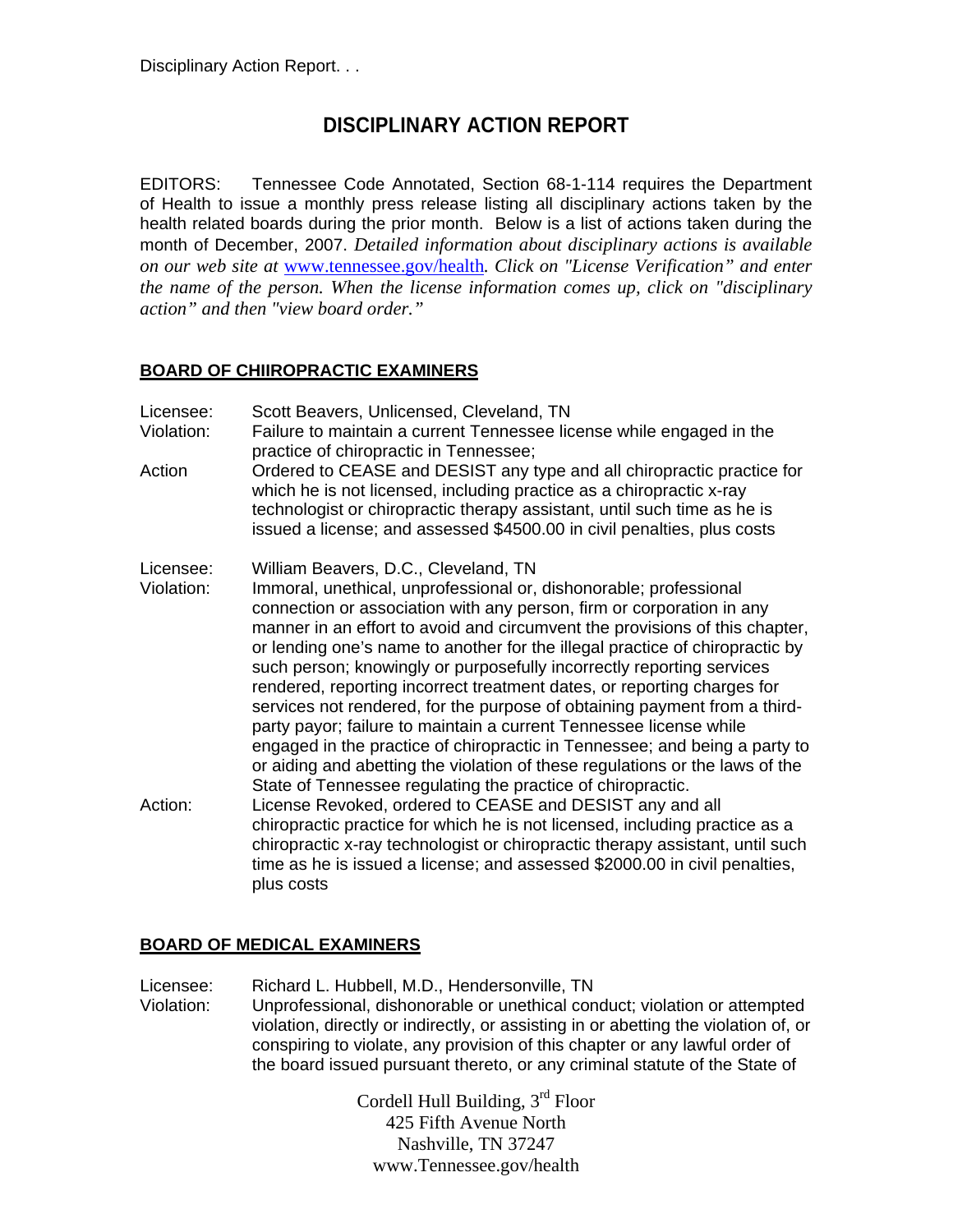| Action:                 | Tennessee; habitual intoxication or personal misuse of any drugs or the<br>use of intoxicating liquors, narcotics, controlled substances or other drugs<br>or stimulants in such manner as to adversely affect the person's ability to<br>practice medicine; and engaging in the practice of medicine when<br>mentally or physically unable to safely do so.<br><b>Summary Suspension of license</b>                                                                                                                                                                                                                                                                                                                                                                                                                                                                                                                    |
|-------------------------|-------------------------------------------------------------------------------------------------------------------------------------------------------------------------------------------------------------------------------------------------------------------------------------------------------------------------------------------------------------------------------------------------------------------------------------------------------------------------------------------------------------------------------------------------------------------------------------------------------------------------------------------------------------------------------------------------------------------------------------------------------------------------------------------------------------------------------------------------------------------------------------------------------------------------|
| Licensee:<br>Violation: | Joseph Edward Rich, M.D., Knoxville, TN<br>Unprofessional, dishonorable or unethical conduct; gross malpractice, or<br>a pattern of continued or repeated malpractice, ignorance, negligence or<br>incompetence in the course of medical practice; dispensing, prescribing<br>or otherwise distributing any controlled substance or any other drug not in<br>the course of professional practice, or not in good faith to relieve pain and<br>suffering or not to cure an ailment, physical infirmity, or disease, or in<br>amounts and/or for durations not medically necessary, advisable or<br>justified for a diagnosed condition; dispensing, prescribing or otherwise<br>distributing any controlled substance or other drug to any person in<br>violation of any law of the state or of the United States; violations of<br>TENN. COMP. R. & REGS. 0880-2-.14(6); and violation of 21 USCA $\S$<br>$823(g)(1)$ . |
| Action:                 | License suspended for not less than one year, Respondent must meet<br>certain conditions prior to appearing before Board to request<br>reinstatement; and costs.                                                                                                                                                                                                                                                                                                                                                                                                                                                                                                                                                                                                                                                                                                                                                        |
|                         |                                                                                                                                                                                                                                                                                                                                                                                                                                                                                                                                                                                                                                                                                                                                                                                                                                                                                                                         |

# **BOARD OF NURSING**

| Licensee:<br>Violation: | Beatrice E. Adewoye, L.P.N., Antioch, TN<br>Unprofessional conduct; and practicing practical nursing in a manner<br>inconsistent with T.C.A. $\S$ 63-7-108                                                                                                                                                                                                                                                                                                                                            |
|-------------------------|-------------------------------------------------------------------------------------------------------------------------------------------------------------------------------------------------------------------------------------------------------------------------------------------------------------------------------------------------------------------------------------------------------------------------------------------------------------------------------------------------------|
| Action:                 | License Reprimanded; must meet certain terms and conditions; and<br>assessed costs                                                                                                                                                                                                                                                                                                                                                                                                                    |
| Licensee:<br>Violation: | Gerri Hejl Adkins, R.N., Scottsboro, AL<br>Unprofessional conduct; revocation, suspension, probation or other<br>discipline of a license to practice nursing by another state or territory of<br>the United States; and practicing practical nursing in a manner<br>inconsistent with T.C.A. $\S$ 63-7-108                                                                                                                                                                                            |
| Action:                 | License placed on probation for one (1) year; must meet certain terms<br>and conditions; and assessed costs                                                                                                                                                                                                                                                                                                                                                                                           |
| Licensee:<br>Violation: | Cynthia Ollis Barker, L.P.N., Bristol, TN<br>Unfit or incompetent by reason of negligence, habits, or other cause;<br>unprofessional conduct, to wit:; unauthorized use or removal of narcotics,<br>drugs, supplies, or equipment from any health care facility, school,<br>institution or other work place location; being under the influence of<br>alcoholic beverages or under the influence of drugs which impair<br>judgment while on duty in any health care facility, school, institution, or |
|                         | Cordell Hull Building, 3rd Floor                                                                                                                                                                                                                                                                                                                                                                                                                                                                      |
|                         | 425 Fifth Avenue North                                                                                                                                                                                                                                                                                                                                                                                                                                                                                |
|                         | Nashville, TN 37247                                                                                                                                                                                                                                                                                                                                                                                                                                                                                   |

www.Tennessee.gov/health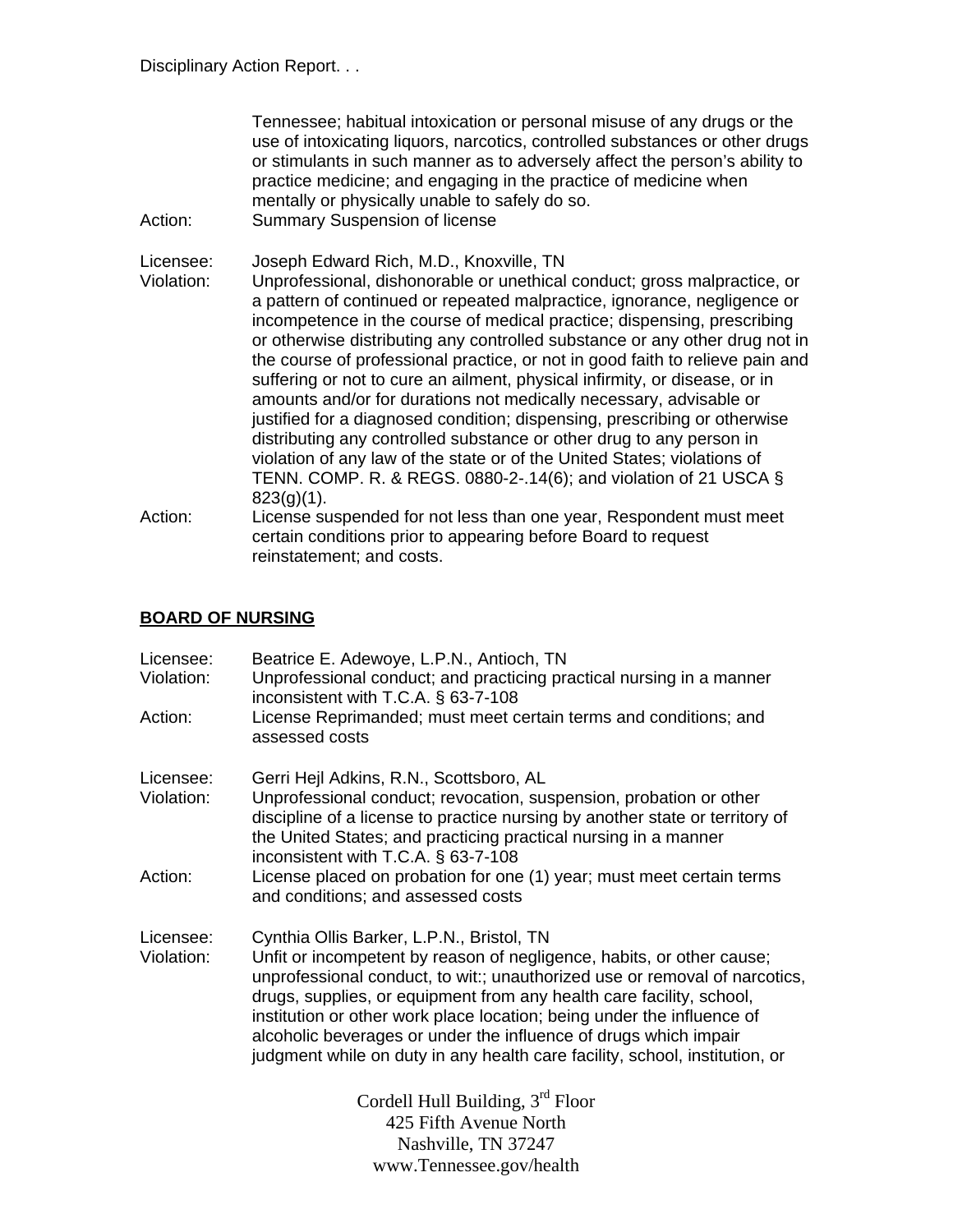| Action:                            | other work place location; and engaging in acts of dishonesty which relate<br>to the practice of nursing<br>License Suspended; must meet certain terms and conditions                                                                                                                                                                                                                                                                                                                                                                                                                                     |
|------------------------------------|-----------------------------------------------------------------------------------------------------------------------------------------------------------------------------------------------------------------------------------------------------------------------------------------------------------------------------------------------------------------------------------------------------------------------------------------------------------------------------------------------------------------------------------------------------------------------------------------------------------|
| Licensee:<br>Violation:<br>Action: | Carol L. Branch, R.N., Camden, TN<br>Unprofessional conduct; failure to maintain a record for each patient<br>which accurately reflects the nursing problems and interventions for the<br>patient and/or failure to maintain a record for each patient which<br>accurately reflects the name and title of the nurse providing care; and<br>engaging in acts of dishonesty which relate to the practice of nursing<br>License Suspended; must meet certain terms and conditions                                                                                                                            |
| Licensee:<br>Violation:<br>Action: | Sandra Y. Byrd, R.N., Johnson City, TN<br>Unfit or incompetent by reason of negligence, habits, or other cause;<br>unprofessional conduct; and being under the influence of drugs which<br>impair judgment while on duty in any health care facility, school, institution<br>or other work place location.<br>License Suspended; must meet certain terms and conditions; and<br>assessed costs                                                                                                                                                                                                            |
| Licensee:<br>Violation:<br>Action: | Diana L. DeMange, R.N., Springfield, TN<br>Unprofessional conduct, to wit: unauthorized use or removal of narcotics,<br>drugs, supplies, or equipment from any health care facility, school,<br>institution or other work place location; impersonating another licensed<br>practitioner; practicing practical nursing in a manner inconsistent with<br>T.C.A. § 63-7-108; and engaging in acts of dishonesty which relate to the<br>practice of nursing<br>License placed on probation for one (1) year; must meet certain terms<br>and conditions; and assessed \$200.00 in civil penalties, plus costs |
| Licensee:<br>Violation:<br>Action: | Sheila R. Foxworth, L.P.N., Memphis, TN<br>Unprofessional conduct; failure to maintain a record for each patient<br>which accurately reflects the nursing problems and interventions for the<br>patient; performing nursing techniques or procedures without proper<br>education and practice; and engaging in acts of dishonesty which relate<br>to the practice of nursing<br>License Suspended; must meet certain terms and conditions; and<br>assessed costs                                                                                                                                          |
| Licensee:<br>Violation:<br>Action: | Betty L. Goodwin, R.N., Oak Ridge, TN<br>Unprofessional conduct, to wit:; making false or materially incorrect,<br>inconsistent or unintelligible entries in any patient records or in the<br>records of any health care facility, school, institution or other work place<br>location pertaining to the obtaining, possession or administration of any<br>controlled substance as defined in the Federal Controlled Substances<br>Act; and engaging in acts of dishonesty related to the practice of nursing.<br>License placed on Probation to run concurrent with TNPAP contract                       |
|                                    |                                                                                                                                                                                                                                                                                                                                                                                                                                                                                                                                                                                                           |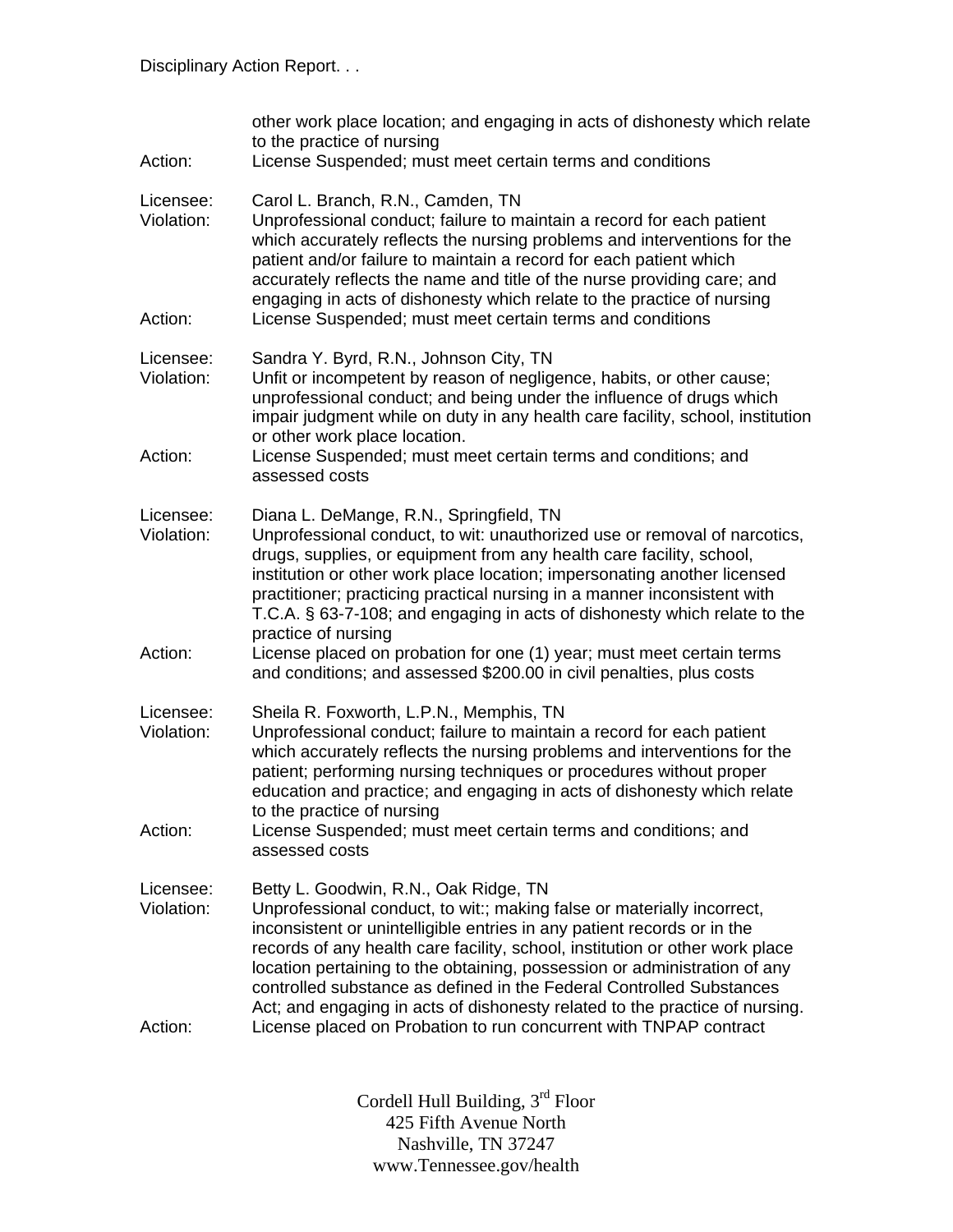| Licensee:<br>Violation:            | Maureen Green, R.N., Franklin, TN<br>Unfit or incompetent by reason of negligence, habits, or other cause;<br>unprofessional conduct; and being under the influence of drugs which<br>impair judgment while on duty in any health care facility, school, institution<br>or other work place location; and practicing practical nursing in a manner<br>inconsistent with T.C.A. § 63-7-108                                                                                                                                                                                                                                                                                                                                                                                                                                                    |  |
|------------------------------------|----------------------------------------------------------------------------------------------------------------------------------------------------------------------------------------------------------------------------------------------------------------------------------------------------------------------------------------------------------------------------------------------------------------------------------------------------------------------------------------------------------------------------------------------------------------------------------------------------------------------------------------------------------------------------------------------------------------------------------------------------------------------------------------------------------------------------------------------|--|
| Action:                            | License Suspended; must meet certain terms and conditions; and<br>assessed costs                                                                                                                                                                                                                                                                                                                                                                                                                                                                                                                                                                                                                                                                                                                                                             |  |
| Licensee:<br>Violation:            | Julie Denise Hardin, L.P.N., Dyer, TN<br>Unprofessional conduct; failure to maintain a record for each patient<br>which accurately reflects the nursing problems and interventions for the<br>patient and/or failure to maintain a record for each patient which<br>accurately reflects the name and title of the nurse providing care; and<br>practicing practical nursing in a manner inconsistent with T.C.A. § 63-7-<br>108                                                                                                                                                                                                                                                                                                                                                                                                              |  |
| Action:                            | License placed on probation for one (1) year; must meet certain terms<br>and conditions; and assessed \$100.00 in civil penalties, plus costs                                                                                                                                                                                                                                                                                                                                                                                                                                                                                                                                                                                                                                                                                                |  |
| Licensee:<br>Violation:            | Amandus N. Harrison, R.N., Talbott, TN<br>Unfit or incompetent by reason of negligence, habits, or other cause;<br>unprofessional conduct, to wit: addicted to alcohol or drugs to the degree<br>of interfering with nursing duties; making false or materially incorrect,<br>inconsistent or unintelligible entries in any patient records or in the<br>records of any health care facility, school, institution or other work place<br>location pertaining to the obtaining, possession or administration of any<br>controlled substance as defined in the Federal Controlled Substances<br>Act; unauthorized use or removal of narcotics, drugs, supplies, or<br>equipment from any health care facility, school, institution, or other work<br>place location; and engaging in acts of dishonesty related to the practice<br>of nursing. |  |
| Action:                            | License Suspended; must meet certain terms and conditions.                                                                                                                                                                                                                                                                                                                                                                                                                                                                                                                                                                                                                                                                                                                                                                                   |  |
| Licensee:<br>Violation:            | Cynthia T. Huddleston, L.P.N, Memphis, TN<br>Unprofessional conduct; revocation, suspension, probation or other<br>discipline of a license to practice nursing by another state or territory of<br>the United States                                                                                                                                                                                                                                                                                                                                                                                                                                                                                                                                                                                                                         |  |
| Action:                            | License Suspended; must meet certain terms and conditions; and<br>assessed costs                                                                                                                                                                                                                                                                                                                                                                                                                                                                                                                                                                                                                                                                                                                                                             |  |
| Licensee:<br>Violation:<br>Action: | Valerie Jean Jones, Unlicensed, Chattanooga, TN<br>Practicing without a license<br>Assessed \$2,000.00 in civil penalties, plus costs                                                                                                                                                                                                                                                                                                                                                                                                                                                                                                                                                                                                                                                                                                        |  |
| Licensee:<br>Violation:            | Ann Lynette Lloyd, L.P.N., Madison, TN<br>Unfit or incompetent by reason of negligence, habits, or other cause;<br>addicted to alcohol or drugs to the degree of interfering with nursing<br>duties: unprofessional conduct, to wit: failure to maintain a record for each<br>patient which accurately reflects the nursing problems and interventions                                                                                                                                                                                                                                                                                                                                                                                                                                                                                       |  |
|                                    | Cordell Hull Building, 3rd Floor<br>425 Fifth Avenue North<br>Nashville, TN 37247<br>www.Tennessee.gov/health                                                                                                                                                                                                                                                                                                                                                                                                                                                                                                                                                                                                                                                                                                                                |  |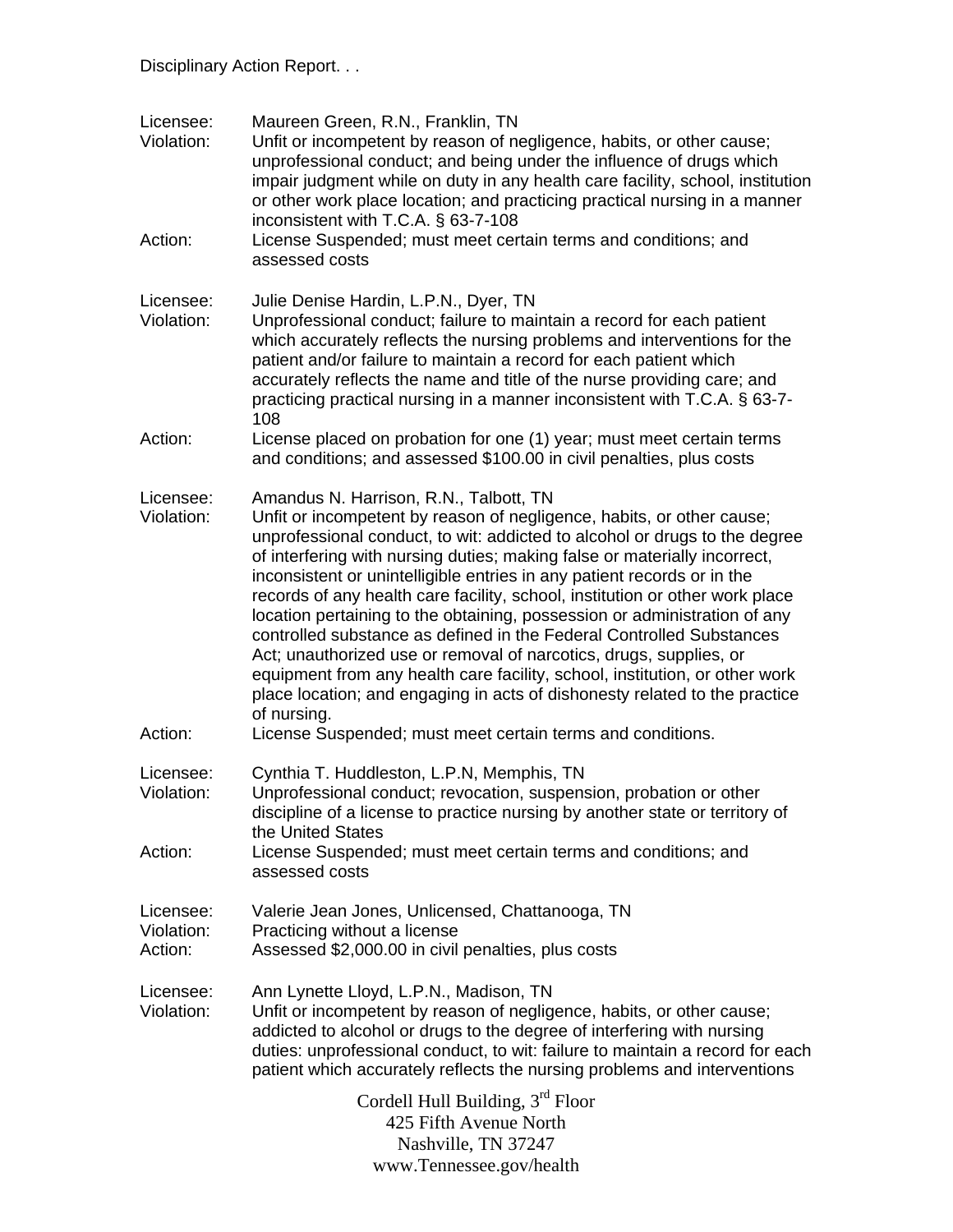| Action:                            | for the patient and/or failure to maintain a record for each patient which<br>accurately reflects the name and title of the nurse providing care; making<br>false or materially incorrect, inconsistent, or unintelligible entries in any<br>patient records or in the records of any health care facility, school,<br>institution, or other work place location pertaining to the obtaining,<br>possessing or administration of any controlled substance as defined in<br>the Federal Controlled Substances Act; unauthorized use or removal of<br>narcotic drugs, supplies, or equipment from any health care facility,<br>school, institution, or other work place location; and engaging in acts of<br>dishonesty which relate to the practice of nursing<br>License Suspended; must meet certain terms and conditions; and<br>assessed costs |
|------------------------------------|---------------------------------------------------------------------------------------------------------------------------------------------------------------------------------------------------------------------------------------------------------------------------------------------------------------------------------------------------------------------------------------------------------------------------------------------------------------------------------------------------------------------------------------------------------------------------------------------------------------------------------------------------------------------------------------------------------------------------------------------------------------------------------------------------------------------------------------------------|
| Licensee:<br>Violation:<br>Action: | Amy Lynn Norris, R.N., Greeneville, TN<br><b>Violation of Board Order</b><br>License Revoked                                                                                                                                                                                                                                                                                                                                                                                                                                                                                                                                                                                                                                                                                                                                                      |
| Licensee:<br>Violation:            | Elizabeth D. Rainwater, R.N., Antioch, TN<br>Unprofessional conduct, to wit:; making false or materially incorrect,<br>inconsistent or unintelligible entries in any patient records or in the<br>records of any health care facility, school, institution or other work place<br>location pertaining to the obtaining, possession or administration of any<br>controlled substance as defined in the Federal Controlled Substances<br>Act; unauthorized use or removal of narcotics, drugs, supplies, or<br>equipment from any health care facility, school, institution, or other work<br>place location; and engaging in acts of dishonesty related to the practice<br>of nursing.                                                                                                                                                             |
| Action:                            | License Suspended; must meet certain terms and conditions                                                                                                                                                                                                                                                                                                                                                                                                                                                                                                                                                                                                                                                                                                                                                                                         |
| Licensee:<br>Violation:            | Janice E. Reasons, R.N., Dresden, TN<br>Unprofessional conduct, to wit:; making false or materially incorrect,<br>inconsistent or unintelligible entries in any patient records or in the<br>records of any health care facility, school, institution or other work place<br>location pertaining to the obtaining, possession or administration of any<br>controlled substance as defined in the Federal Controlled Substances<br>Act; unauthorized use or removal of narcotics, drugs, supplies, or<br>equipment from any health care facility, school, institution, or other work<br>place location; and engaging in acts of dishonesty related to the practice<br>of nursing.                                                                                                                                                                  |
| Action:                            | License placed on Probation to run concurrent with TNPAP contract                                                                                                                                                                                                                                                                                                                                                                                                                                                                                                                                                                                                                                                                                                                                                                                 |
| Licensee:<br>Violation:            | Chastity A. Sanders, R.N., South Bend IN<br>Unfit or incompetent by reason of negligence, habits, or other cause;<br>unprofessional conduct, to wit: failure to maintain a record for each<br>patient which accurately reflects the nursing problems and interventions<br>for the patient and/or failure to maintain a record for each patient which<br>accurately reflects the name and title of the nurse providing care; making<br>false or materially incorrect, inconsistent, or unintelligible entries in any<br>patient records or in the records of any health care facility, school,                                                                                                                                                                                                                                                     |
|                                    | Cordell Hull Building, 3 <sup>rd</sup> Floor<br>425 Fifth Avenue North<br>Nashville, TN 37247                                                                                                                                                                                                                                                                                                                                                                                                                                                                                                                                                                                                                                                                                                                                                     |

www.Tennessee.gov/health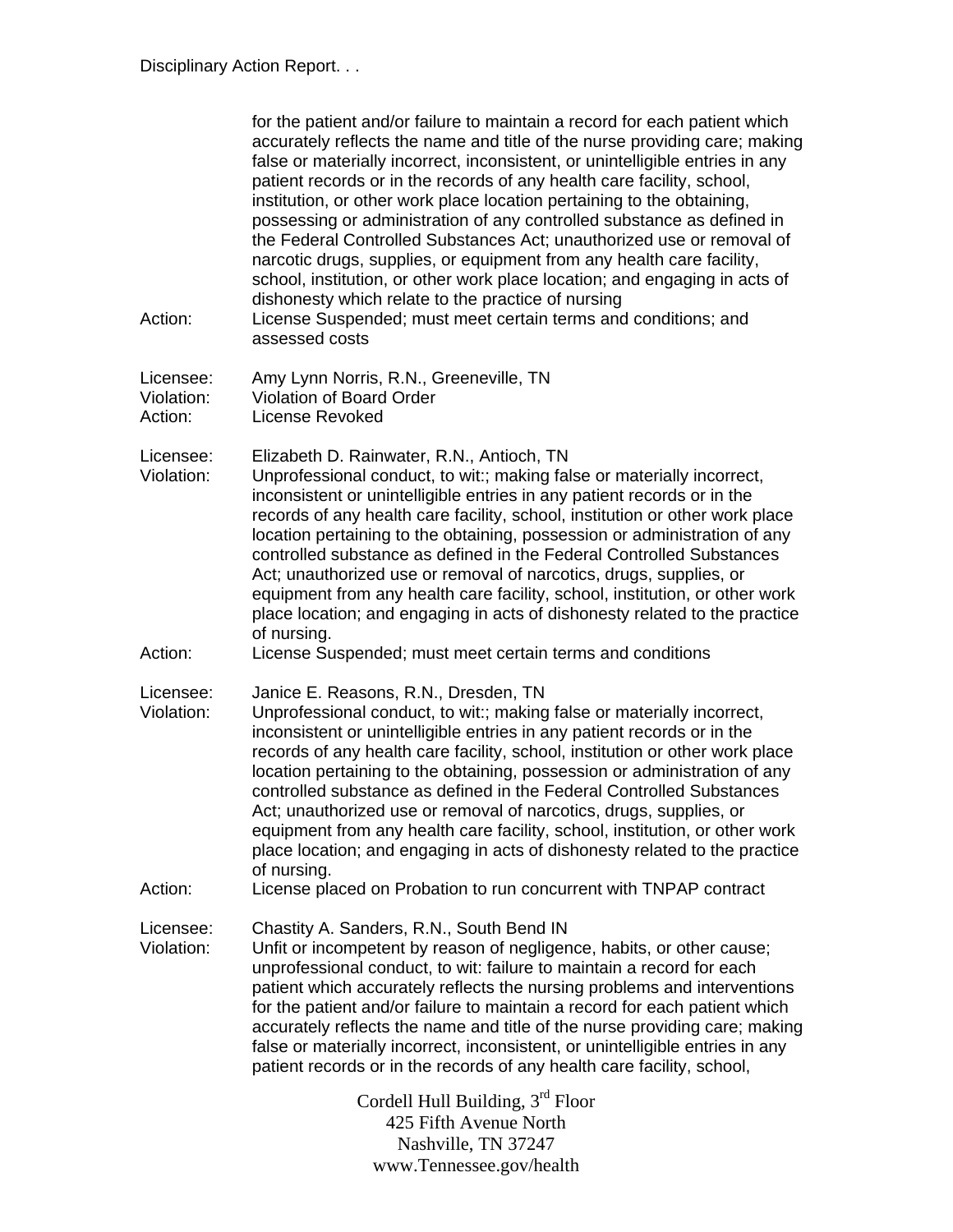| Action:                            | institution, or other work place location pertaining to the obtaining,<br>possessing or administration of any controlled substance as defined in<br>the Federal Controlled Substances Act; unauthorized use or removal of<br>narcotics, drugs, supplies, or equipment from any health care facility,<br>school, institution or other work place location; practicing practical nursing<br>in a manner inconsistent with T.C.A. §63-7-108; and engaging in acts of<br>dishonesty which relate to the practice of nursing<br>License Revoked; and assessed \$8,000.00 in civil penalties, plus costs                                                                                           |
|------------------------------------|----------------------------------------------------------------------------------------------------------------------------------------------------------------------------------------------------------------------------------------------------------------------------------------------------------------------------------------------------------------------------------------------------------------------------------------------------------------------------------------------------------------------------------------------------------------------------------------------------------------------------------------------------------------------------------------------|
| Licensee:<br>Violation:            | Stephanie Linna Snowberger, L.P.N., Cleveland, TN<br>Unprofessional conduct; to wit: making false or materially incorrect,<br>inconsistent or unintelligible entries in any patient records or in the<br>records of any health care facility, school, institution or other work place<br>location pertaining to the obtaining, possession or administration of any<br>controlled substance as defined in the Federal Controlled Substances<br>Act; unauthorized use or removal of narcotics, drugs, supplies, or<br>equipment from any health care facility, school, institution, or other work<br>place location; and engaging in acts of dishonesty related to the practice<br>of nursing. |
| Action:                            | License Suspended; must meet certain terms and conditions.                                                                                                                                                                                                                                                                                                                                                                                                                                                                                                                                                                                                                                   |
| Licensee:<br>Violation:<br>Action: | Nancy L. Toney, L.P.N., Johnson City, TN<br>Unprofessional conduct; to wit; abandoning or neglecting a patient<br>requiring nursing care; assigning unqualified persons to perform functions<br>of licensed persons or delegating nursing care functions and tasks and/or<br>responsibilities to others contrary to the Nurse Practice Act or rules and<br>regulations to the detriment of patient safety; failing to supervise person<br>whom nursing functions are delegated or assigned; and practicing<br>practical nursing in a manner inconsistent with T.C.A. §63-7-108.<br>License Suspended; must meet certain terms and conditions; and<br>assessed costs                          |
| Licensee:<br>Violation:<br>Action: | Lisa D. Washington, L.P.N., Ripley, TN<br>Unfit or incompetent by reason of negligence, habits, or other cause;<br>unprofessional conduct, to wit: making false or materially incorrect,<br>inconsistent, or unintelligible entries in any patient records or in the<br>records of any health care facility, school, institution, or other work place<br>location pertaining to the obtaining, possessing or administration of any<br>controlled substance as defined in the Federal Controlled Substances<br>Act; impersonating another licensed practitioner; and engaging in acts of<br>dishonesty which relate to the practice of nursing<br>License Revoked; and assessed costs         |
| Licensee:<br>Violation:            | Kirsten Westerholm, L.P.N., Elizabethton, TN<br>Unfit or incompetent by reason of negligence, habits, or other cause;<br>unprofessional conduct, to wit: making false or materially incorrect,<br>inconsistent, or unintelligible entries in any patient records or in the<br>records of any health care facility, school, institution, or other work place<br>location pertaining to the obtaining, possessing or administration of any                                                                                                                                                                                                                                                     |
|                                    | Cordell Hull Building, 3rd Floor<br>425 Fifth Avenue North<br>Nashville, TN 37247<br>www.Tennessee.gov/health                                                                                                                                                                                                                                                                                                                                                                                                                                                                                                                                                                                |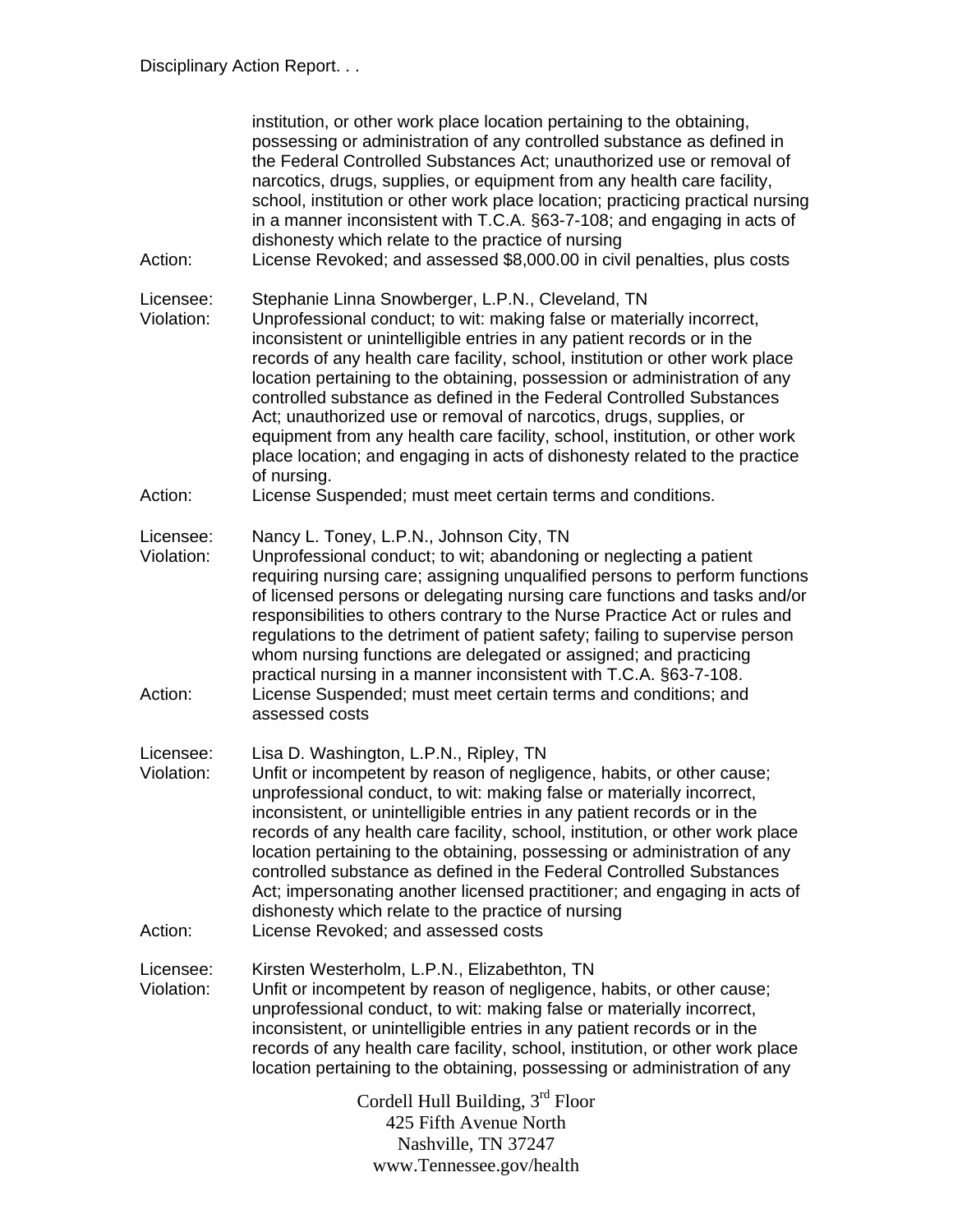| Action:                            | controlled substance as defined in the Federal Controlled Substances<br>Act; unauthorized use or removal of narcotic drugs, supplies, or<br>equipment from any health care facility, school, institution, or other work<br>place location; practicing nursing in this state on a lapsed (state) license<br>or beyond the period of a valid temporary permit; practicing practical<br>nursing in a manner inconsistent with T.C.A. §63-7-108; and engaging in<br>acts of dishonesty which relate to the practice of nursing<br>License Suspended; must meet certain terms and conditions; and<br>assessed costs |
|------------------------------------|----------------------------------------------------------------------------------------------------------------------------------------------------------------------------------------------------------------------------------------------------------------------------------------------------------------------------------------------------------------------------------------------------------------------------------------------------------------------------------------------------------------------------------------------------------------------------------------------------------------|
| Licensee:<br>Violation:<br>Action: | Stacy R. Williams, R.N., Knoxville, TN<br>Unfit or incompetent by reason of negligence, habits, or other cause;<br>addicted to alcohol or drugs to the degree of interfering with nursing<br>duties; unprofessional conduct, to wit: impersonating another licensed<br>practitioner; practicing practical nursing in a manner inconsistent with<br>T.C.A. § 63-7-108; and engaging in acts of dishonesty which relate to the<br>practice of nursing<br>License Revoked; and assessed costs                                                                                                                     |

## **BOARD OF EMERGENCY MEDICAL SERVICES**

- Licensee: Otis Jones, Jr., EMT-BASIC, Memphis, TN
- Violation: Violation or attempted violation, or assisting in or abetting the violation of, or conspiring to violate any provision of this part or any rule or regulation of the board; and performing or attempting emergency care techniques or procedures without proper permission, license, certification, training, medical direction, or otherwise engaging in unethical practice or conduct; performing or attempting emergency care techniques or procedures without the proper permission, license, certification, training, medical direction, or otherwise engaging in unethical practices or conduct; failure of the owner or provider of any ambulance or emergency medical service to ensure compliance by such service and its personnel with the provisions of this part of all regulations promulgated hereunder; patients shall be secured to stretchers, except as may be necessary to facilitate treatment; engaging in acts of dishonesty which relate to the practice of emergency medical care; and delegating, assisting, or advising a person to perform professional responsibilities or procedures when the licensee knows, or has reason to know, that such person is not qualified by training, experience, or license to perform such procedures. Action: License Revoked
- Licensee: Otis Jones, Jr. d/b/a, AmeriCare Ambulance Service, Inc., Memphis, TN Violation: Violation or attempted violation, or assisting in or abetting the violation of, or conspiring to violate any provision of this part or any rule or regulation of the board; and performing or attempting emergency care techniques or procedures without proper permission, license, certification, training, medical direction, or otherwise engaging in unethical practice or conduct; performing or attempting emergency care techniques or procedures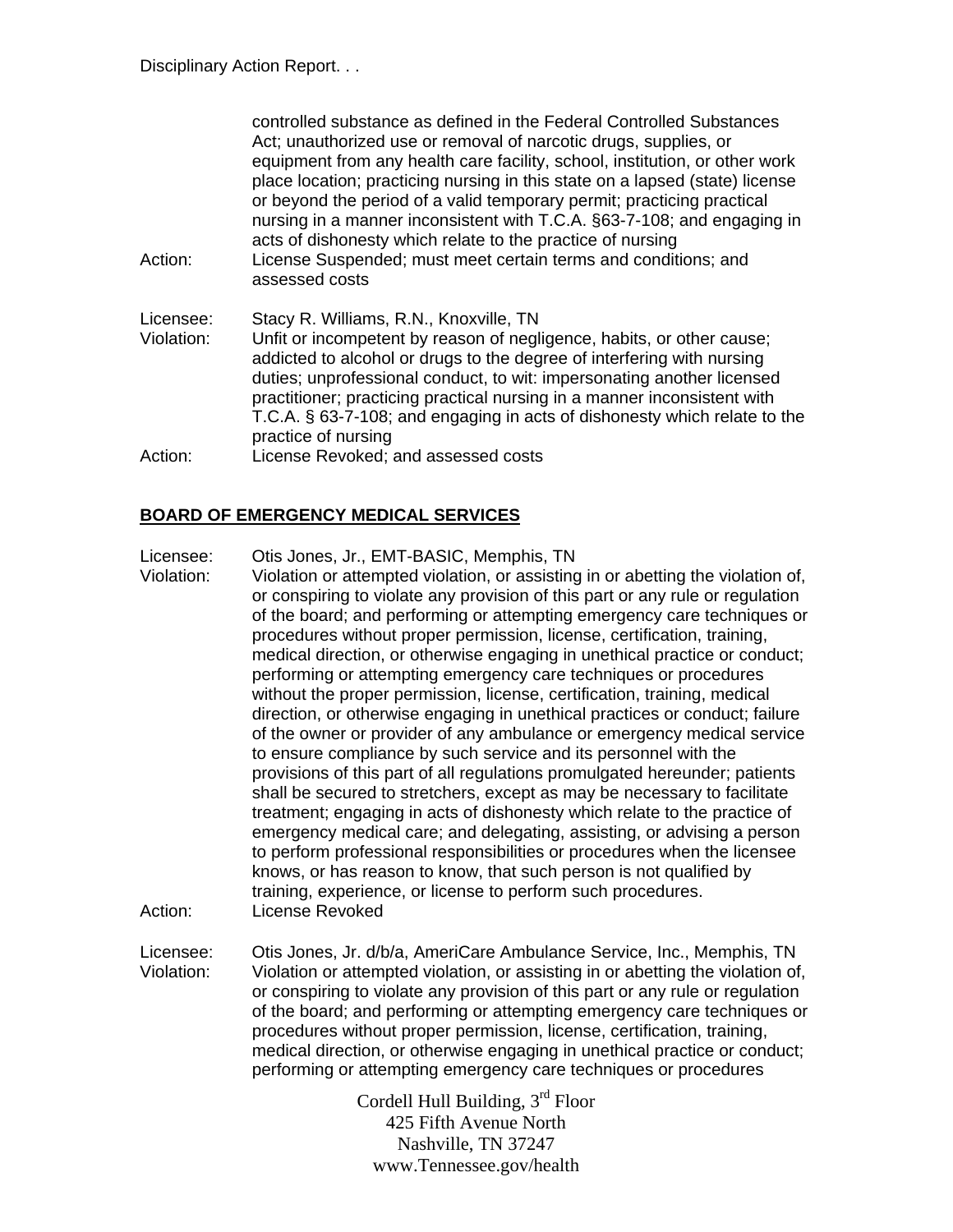without the proper permission, license, certification, training, medical direction, or otherwise engaging in unethical practices or conduct; failure of the owner or provider of any ambulance or emergency medical service to ensure compliance by such service and its personnel with the provisions of this part of all regulations promulgated hereunder; patients shall be secured to stretchers, except as may be necessary to facilitate treatment; engaging in acts of dishonesty which relate to the practice of emergency medical care; and delegating, assisting, or advising a person to perform professional responsibilities or procedures when the licensee knows, or has reason to know, that such person is not qualified by training, experience, or license to perform such procedures. Action: License Revoked

Licensee: Christopher Harris, EMT-P, Parrottsville, TN

Violation: Violation or attempted violation, or assisting in or abetting the violation of, or conspiring to violate any provision of this part and any criminal statute of this state or the United States which involves moral turpitude or reflects upon the person's ability to fulfill such person's responsibilities under this part; habitual intoxication or personal misuse of any drugs or the use of intoxicating liquors, narcotics, or controlled substances or other drugs or stimulants in such manner as to adversely affect the delivery, performance, or activities in the care of the patients requiring medical care; unauthorized use or removal of narcotics, drugs, supplies, or equipment from any ambulance, health care facility, school, institution, or other work place location; performing or attempting emergency care procedures without proper permission, license, certification, training, medical direction, or otherwise engaging in unethical practices or conduct; and engaging in acts of dishonesty which relate to the practice of emergency medical care

Action: License Suspended for twelve (12) months, must meet certain terms and conditions

Licensee: Carrie McCann Harris, EMT-IV, Parrottsville, TN

Violation: Violation or attempted violation, or assisting in or abetting the violation of, or conspiring to violate any provision of this part and any criminal statute of this state or the United States which involves moral turpitude or reflects upon the person's ability to fulfill such person's responsibilities under this part; habitual intoxication or personal misuse of any drugs or the use of intoxicating liquors, narcotics, or controlled substances or other drugs or stimulants in such manner as to adversely affect the delivery, performance, or activities in the care of the patients requiring medical care; unauthorized use or removal of narcotics, drugs, supplies, or equipment from any ambulance, health care facility, school, institution, or other work place location; performing or attempting emergency care procedures without proper permission, license, certification, training, medical direction, or otherwise engaging in unethical practices or conduct; and engaging in acts of dishonesty which relate to the practice of emergency medical care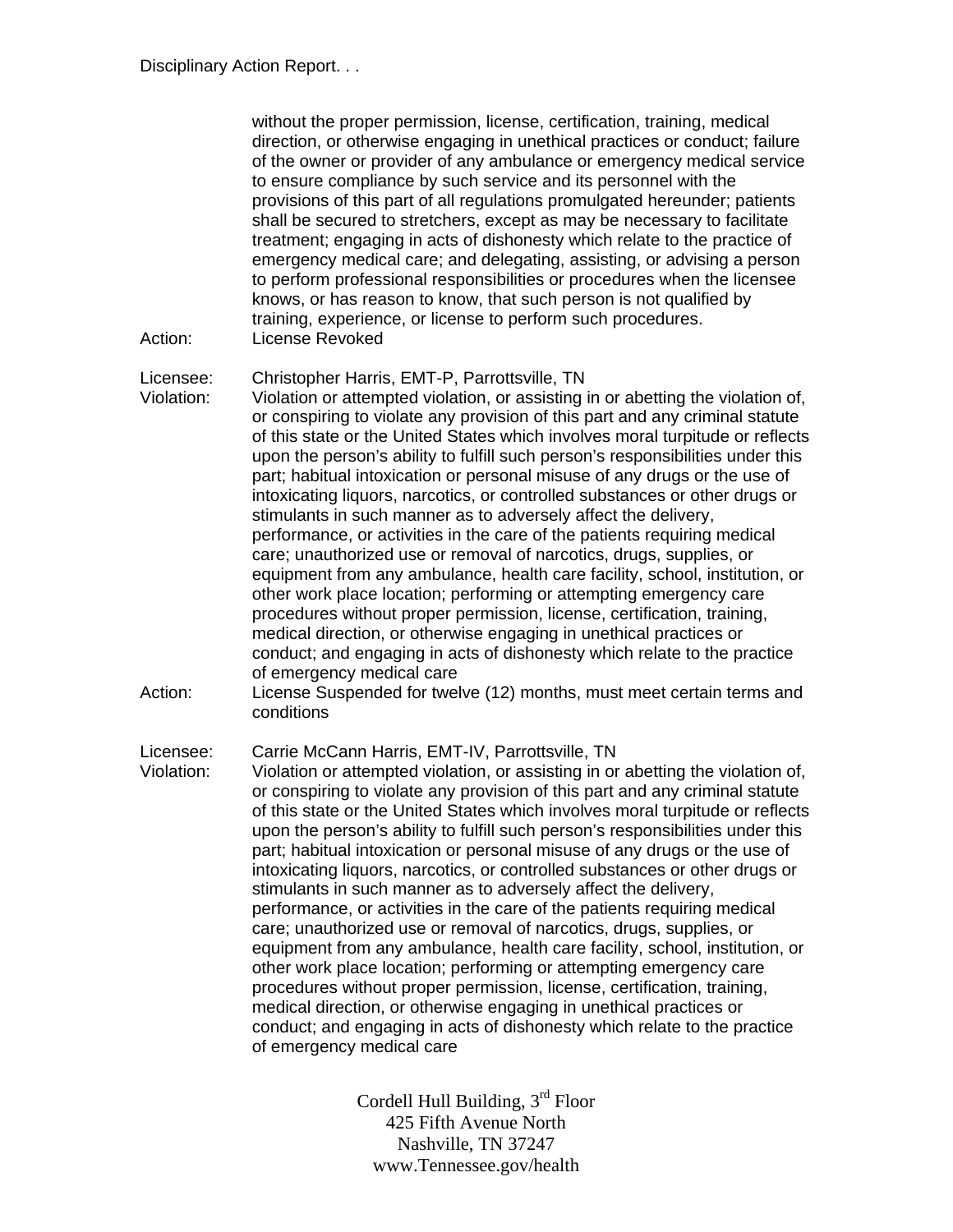Action: License Suspended for two (2) years, must meet certain terms and conditions

#### **BOARD OF EXAMINERS IN PSYCHOLOGY**

- Licensee: James Blakeney, Sr. P.E., Dickson, TN
- Violation: Unprofessional, dishonorable, or unethical conduct, engaging in the practice when mentally or physically unable to safely do so; and failure to maintain accurate records.
- Action License surrendered for not less than five (5) years; shall not work in any counseling or therapeutic profession or provide any form of therapy or counseling while his license are surrendered; and assessed costs

#### **BOARD OF VETERINARY MEDICAL EXAMINERS**

- Licensee: William E. Baber, D.V.M., Gallatin, TN
- Violation: Fraud, deception, misrepresentation, dishonest or illegal practices in or connected with the practice of veterinary medicine in any of its branches; gross malpractice or a pattern of continued or repeated malpractice, ignorance, negligence or incompetence in the course of veterinary medical practice; conduct reflecting unfavorably upon the profession of veterinary medicine; engaging in acts of dishonesty which relate to the practice of veterinary medicine; and violations of the Non-Livestock Animal Death Act found at T.C.A. §§ 44-17-307, et seq. and the performance of euthanasia.
- Action: License Suspended must personally appear before the Board at its April 24, 2008 meeting; must meet certain terms and conditions, if conditions are met license to be placed on probation for period of five (5) years; and assessed \$2,000.00 in civil penalties, plus costs

## **ABUSE REGISTRY PLACEMENTS**

- Individual: Shirley Renae Poarch Abuse: Physical
- Action: Placed on Abuse Register
- Individual: Michael McElwee Abuse: Physical Action: Placed on Abuse Register
- Individual: Cheryl Rounds Abuse: Verbal/Physical Action: Placed on Abuse Register